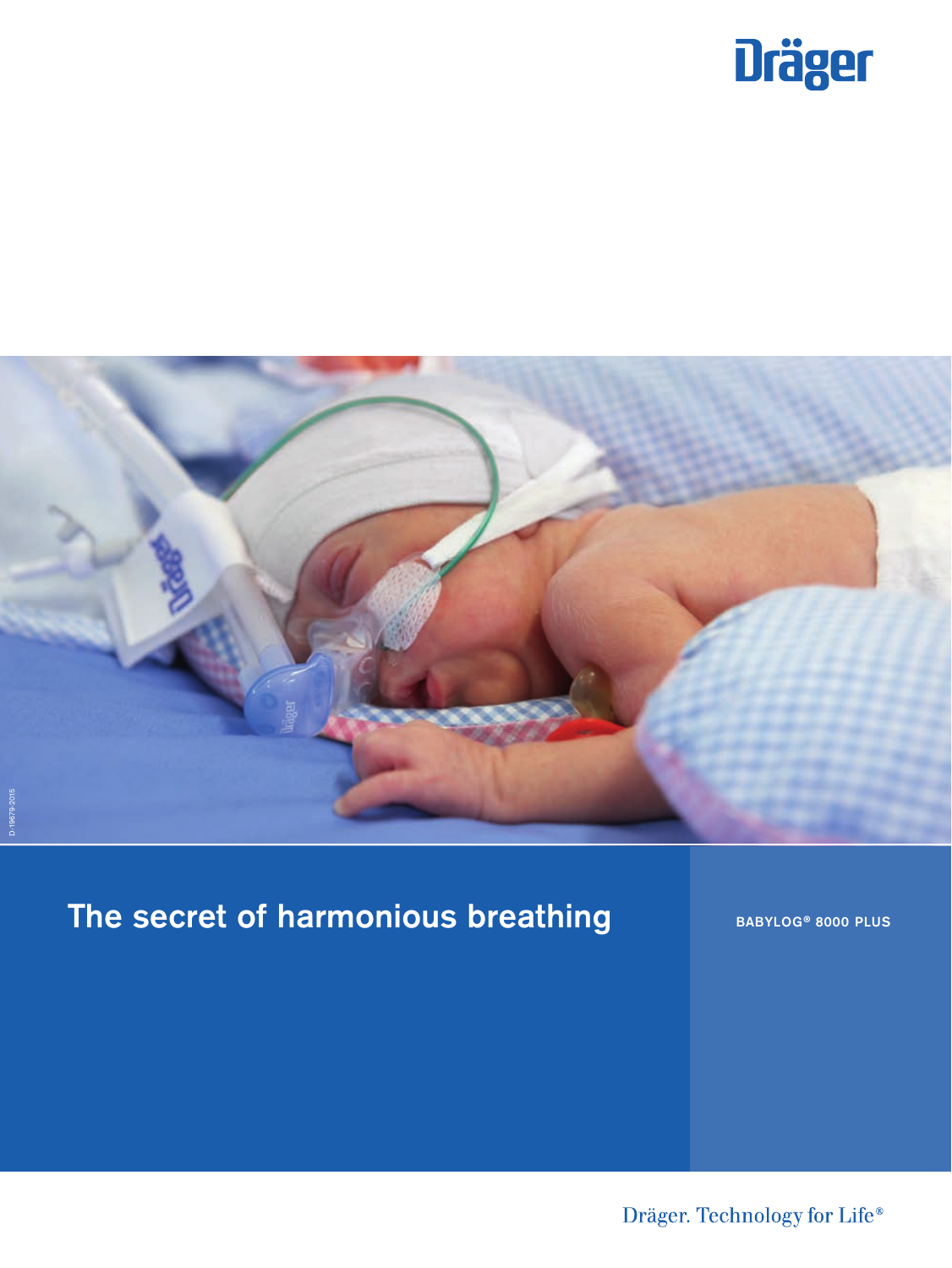# The product of expertise and experience

More than 40 years of experience in neonatal ventilation and a century of expertise in breathing technology have gone into Dräger's Babylog® 8000 plus. The result is a neonatal ventilator that satisfies the extremely high standards you set in caring for your little patients.

# Little patients, great demands

Artificial respiration is one of the most invasive procedures performed in neonatal intensive care. So it is particularly important that a ventilator adapts to your little patient's requirements, and not vice versa. The ultimate aim is to achieve a harmonious balance between patient and ventilator – where the ventilator not only adapts to the patient's needs but also protects the baby as much as possible from serious side effects such as volutrauma or atelectasis. Another major consideration from the moment ventilation begins is how to wean the baby off the ventilator. Here, the right balance is just as important. Weaning is enhanced through sensitive synchronization with spontaneous breathing, which in practice means adapting to interferences such as tube leaks while allowing the baby the maximum room to breathe.

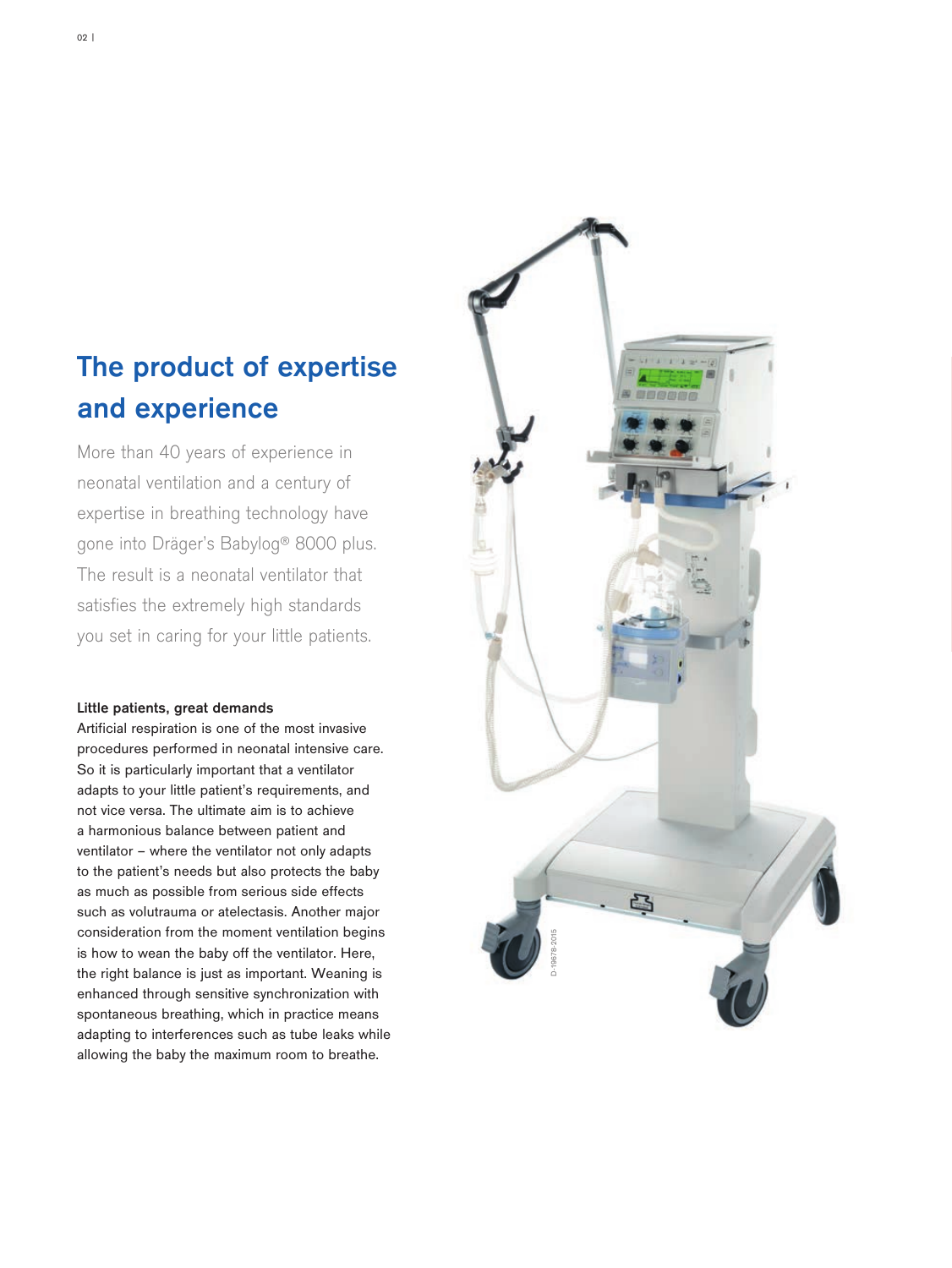# milestones in ventilation



# Inner qualities not external trappings

For decades Dräger has been supplying ground-breaking neonatal ventilators. Classic devices that have proved how invaluable they are thousands of times over in locations all around the world. The Babylog 8000 plus is no exception. Its qualities are not confined to functional form, clever design or any other external trappings. The Babylog 8000 plus stands for milestones in neonatal ventilation – inner qualities your little patient will benefit from. The optional Pressure Support and Volume Guarantee functions, for example, bring a new dimension to ventilation therapy and facilitate the process of weaning a baby off the ventilator. Both features contribute to this ventilator's most valuable asset – its ability to promote harmonious breathing.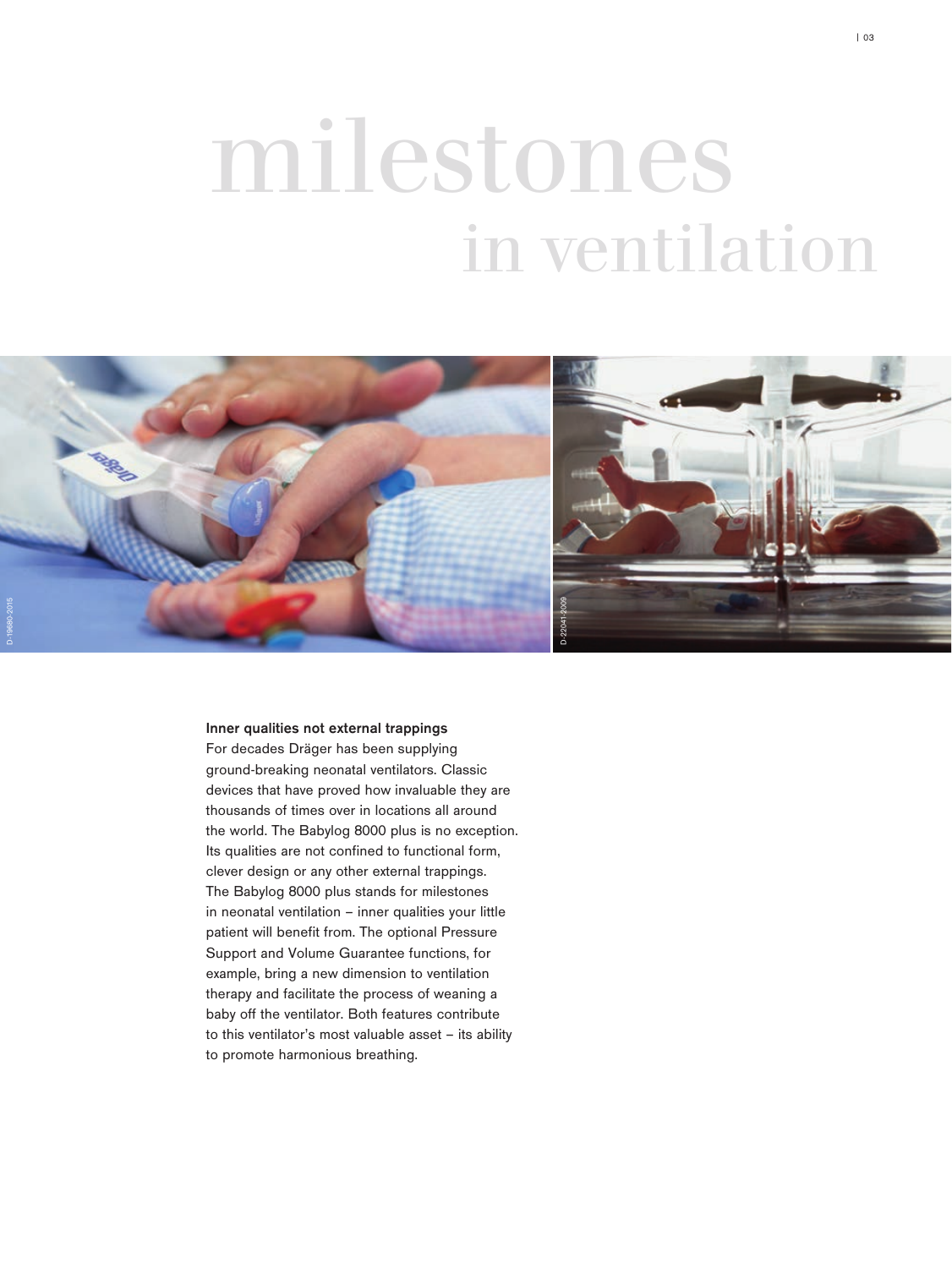# little patients, great demands

# The advantages of optimum ventilation

If you use a Babylog 8000 plus, you can rest assured you're giving the little patient in your care the best possible ventilation. Whatever mode you require – CPAP, IMV, triggered modes such as SIMV, SIPPV, Pressure Support Ventilation or Volume Guarantee – the Babylog 8000 plus meets the demands.

# SIMV and SIPPV – a new generation

These well known synchronized ventilation modes have been optimized in the Babylog 8000 plus: A unique automatic leakage adaptation ensures sensitive and exact synchronization with the patient's inspiration – even in the event of changing tube leaks. Work of breathing is minimized and the need to manually adjust a trigger sensitivity has become a thing of the past.

# Pressure Support Ventilation – the leak adapted pressure support for neonates

Pressure Support Ventilation (PSV) allows the infant more control over the respiratory pattern with synchronization at the end of inspiration, not just the beginning. It maintains the optimal inspiratory time for a given patient at a given time and automatically adjusts to changes in time constants. The inspiratory hold is eliminated and the chance of active

expiration against positive pressure is minimized. PSV allows the infant to breath as needed with pressure support being given throughout the breath. This is important in the prevention of atelectasis. PSV is a time cycled, pressure limited, synchronized mode with each spontaneous breath supported like in SIPPV.

A backup rate is set to maintain adequate support in case of apnea. The selected support pressure enables you to transfer the work of breathing from the ventilator to the patient and thus provide endurance training and shorten weaning time. Inspiration is ended when inspiratory flow declines to 15% of peak flow. A unique automatic leakage adaptation ensures sensitive and exact synchronization with the patient's inspiration and expiration even in the event of changing tube leaks. Leak adapted pressure support – the pressure support for neonates!



PSV – leak adapted synchronization with the patient's inspiration and expiration. Example: The set Ti is 0.5 seconds to allow the patient to breath. The actual Inspiration time is 0.3 seconds and will adapt to changes in time constants.



VG – delivery of consistent tidal volumes at lowest possible airway pressure. Example: The set Pinsp is 25 mbar. The actual Peak pressure is 15 mbar, because this is sufficient to deliver the set Vt of 5.0 ml.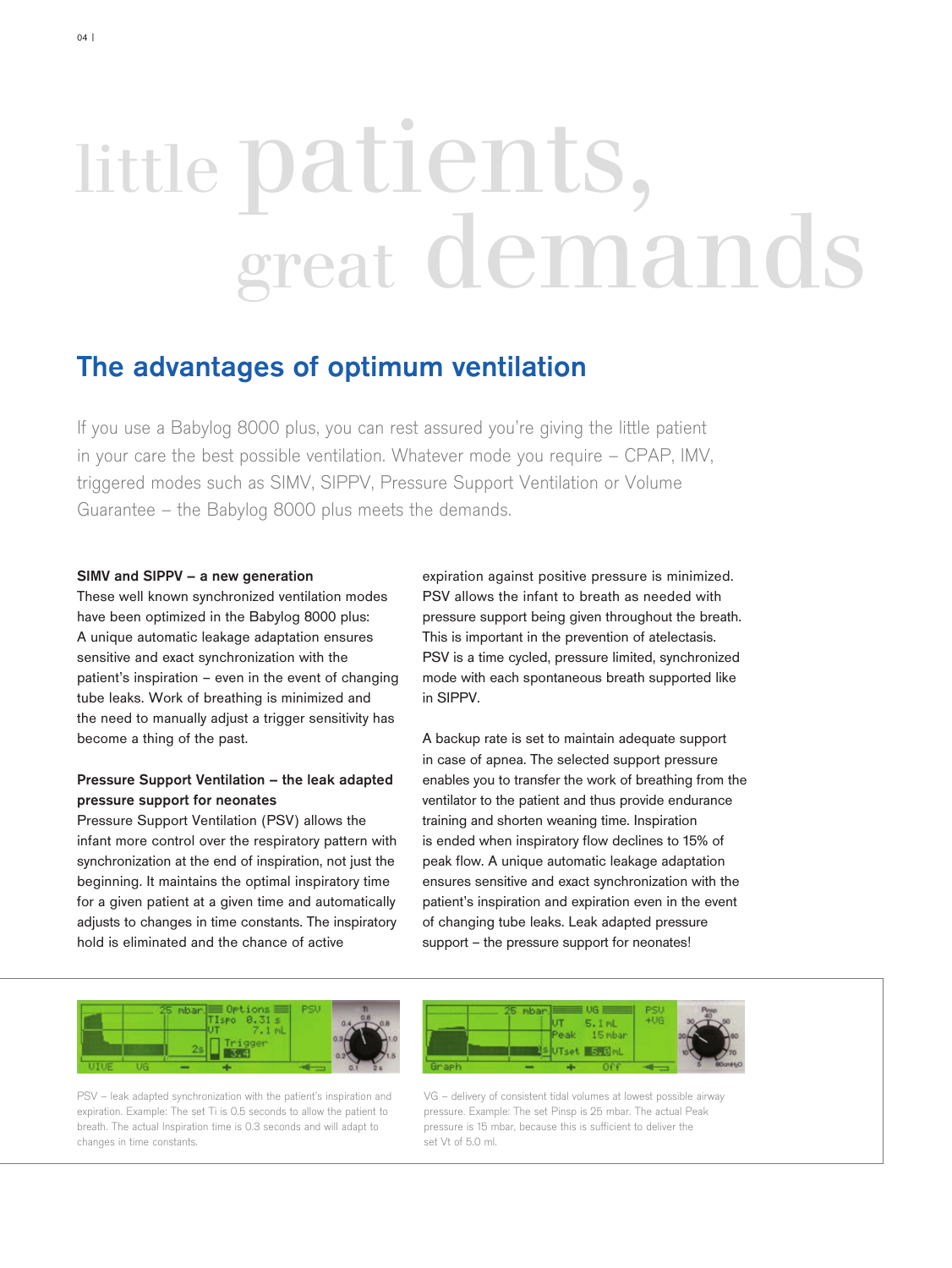

# Consistent Volume Guarantee

Pressure-controlled ventilation with continuous flow is now the standard in neonatal ventilation. Over the last few years, however, the measurement of tidal and minute volumes has also become an integral part of ventilation monitoring. Here, the goal is to ensure effective ventilation with a sufficient tidal volume while at the same time avoiding volutrauma. The Volume Guarantee (VG) provided by the Babylog 8000 plus combines the advantages of pressure-controlled ventilation while maintaining consistant tidal volumes. By continuing to ventilate with pressure control in SIMV, SIPPV or PSV modes, the Babylog 8000 plus delivers the tidal volume preset with the VG function.

This prevents overdistention and volutrauma due to surfactant treatment and other sudden changes of compliance or resistance. The peak airway pressure deployed by the ventilator varies between the clinician-set Pinsp and PEEP. During weaning the pressure level is automatically lowered, a variable spontaneous respiratory drive is compensated. The sophisticated software algorithm of the Volume Guarantee function is based on exhaled tidal volumes, therefore compensating for changing tube leakages. VG enhances your therapeutic possibilities and facilitates the weaning process.

# Advantageous BabyFlow® nasal CPAP

The BabyFlow nasal CPAP system designed for use with Babylog 8000 plus is easy to apply and supplies stable CPAP at low operating costs and minimal noise through the use of standard patient tubing and reusable parts. Its unique prong and mask design andinnovative fixation accessories are designed to reduce the trauma associated with the delivery of nasal CPAP.

# High Frequency Ventilation

Despite the most sophisticated conventional ventilation strategy, there are a few situations that require a different approach. For such patients the Babylog 8000 plus offers the alternative of High Frequency Ventilation (HFV), which can be switched on at the touch of a button. This mode is fully integrated and can be run under CPAP or in combination with IMV. Even the tiny tidal volumes during HFV can be reliably measured and taken into account to fine-tune your settings. The HFV mode effectively removes  $CO<sub>2</sub>$ , which can be closely monitored using the  $DCO<sub>2</sub>$  value.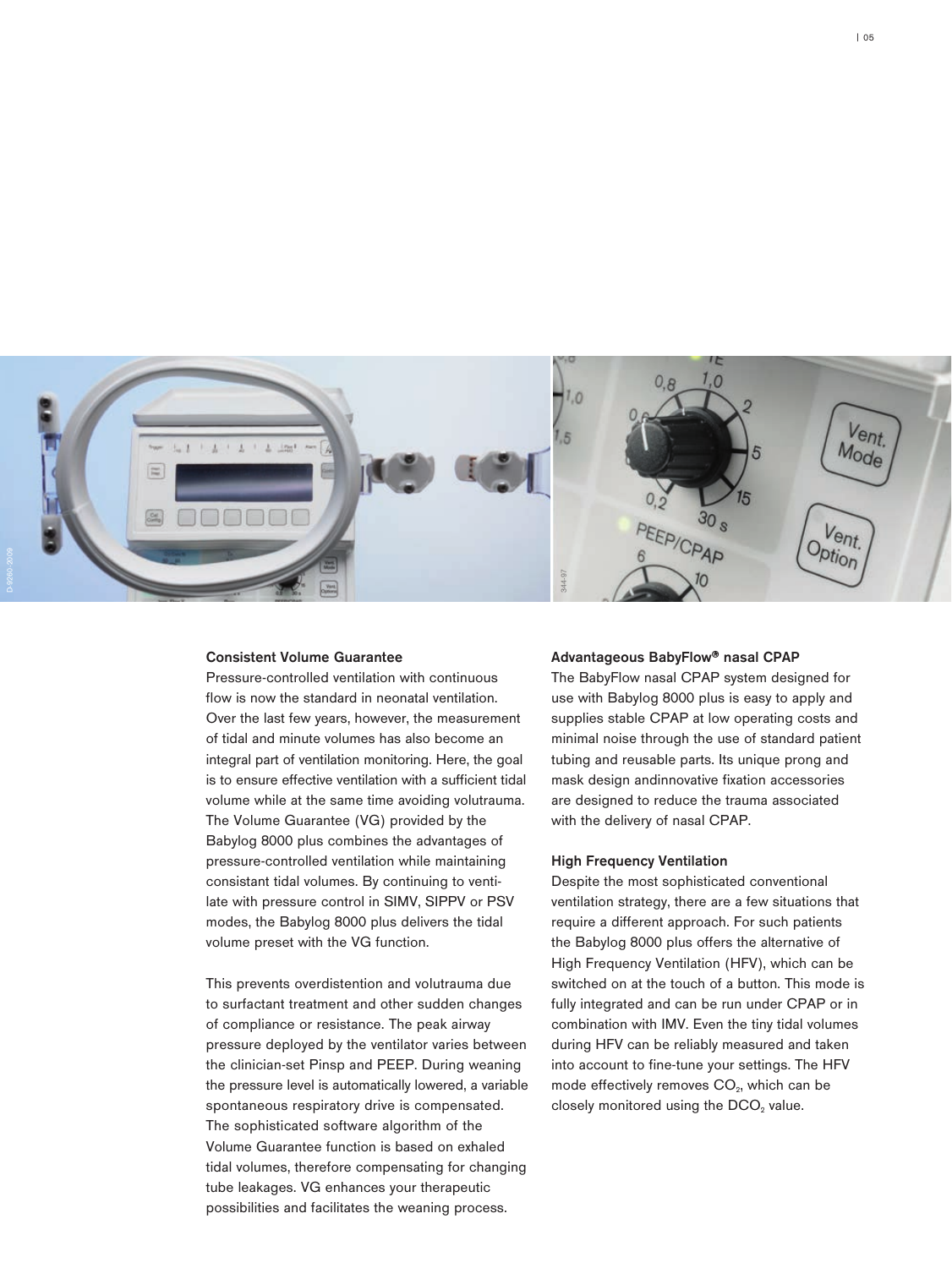# intelligent operating concept

# The benefits of ergonomic design

An operating concept that is oriented to your needs as a user and a tailored monitoring system serve to optimize ventilation. This frees you from many onerous tasks usually associated with device operation so you can spend more time concentrating on your little patient.

# Intelligent operating concept

All key settings can be adjusted using just six rotary knobs with clear and accurate scaling. The integrated, high-contrast display shows you settings, measured values, trends and real-time curves and allows you to accurately fine-tune all parameters. LEDs and plain-text messages guide you on the ventilation mode currently in use. Intelligent alarms classified by priority inform you with plain-text messages of any problems and their causes so troubleshooting is easier and quicker. A log book stores up to 100 alarms, warnings and advisory messages giving time and date details so you can accurately carry out a post-analysis of any situation. Ergonomics in action.

# Precision ventilation monitoring

All key ventilation parameters are displayed and monitored by intelligent alarms. Alarm limits for pressures and oxygen concentration are automatically set and adjusted when settings are changed. Daily calibration of the oxygen cell also takes place automatically – again leaving you more time for your little patient. The Babylog 8000 plus also provides you with graphic representations of pressure and flow curves as well as trends for the main ventilation parameters. Integrated lung function monitoring extends your diagnostic possibilities without the need for additional equipment. For each special ventilation mode offered the Babylog 8000 plus also has the required special monitoring.

## Sound economics

The Babylog 8000 plus is an impressive operator in economic terms, so hospital administrators will be just as pleased with its running costs as you are with its performance. The modern operating concept and extensive documentation reduce the amount of initial training needed, gas-saving pneumatics minimizes oxygen consumption, and the integrated device software and modular design save time and money in service and maintenance.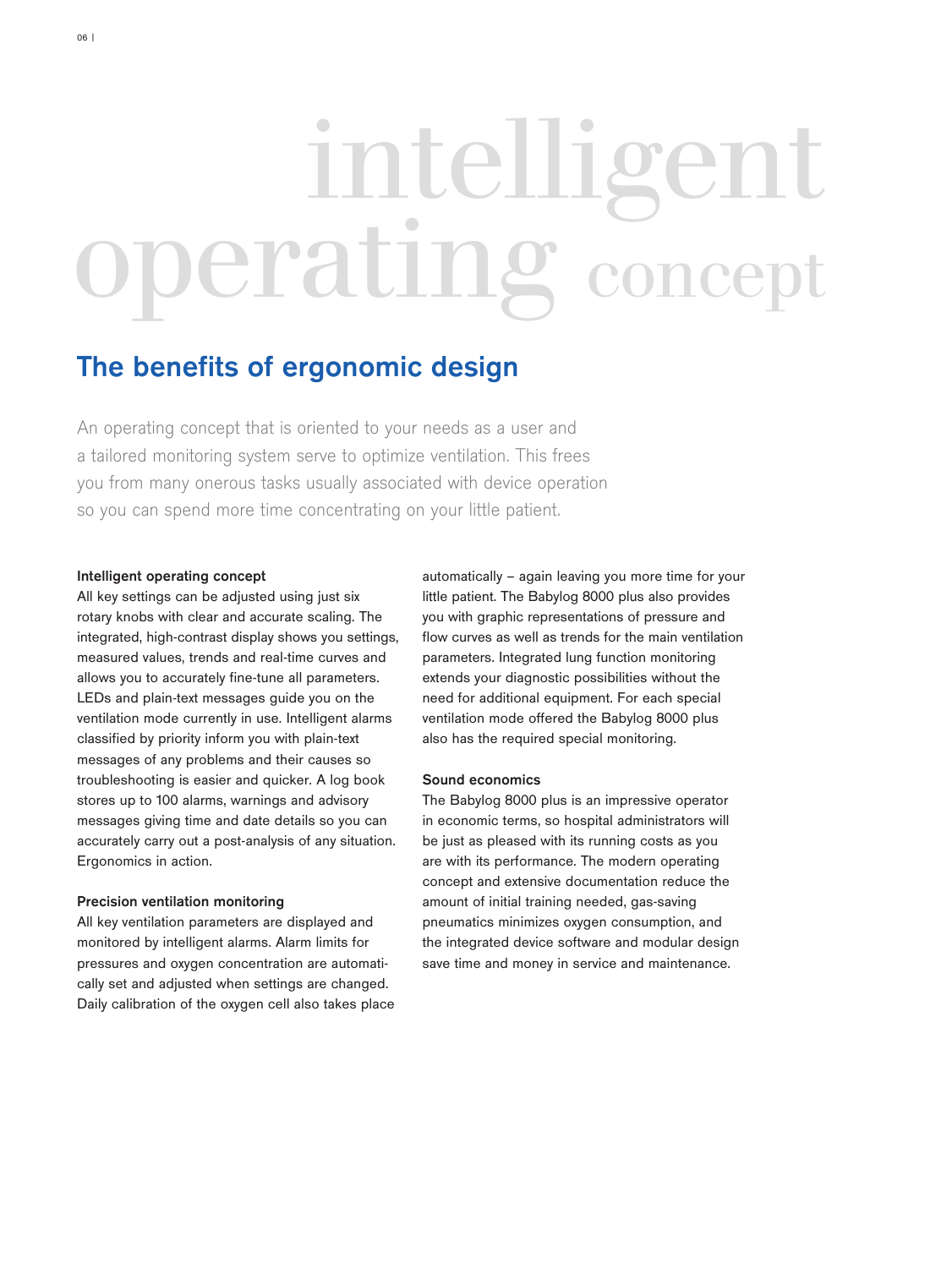

# Safe investment

The Babylog 8000 plus is a safe investment now and in the future because its future-oriented design enables new modes of ventilation to be retrofitted as they become available. This ventilator is also an efficient communicator with its hospital environment. When equipped with the BabyLink upgrade, the Babylog 8000 plus is an open system with a serial interface so there are no limits on the possibilities of on-going data processing – whether for documentation, monitoring or research purposes.